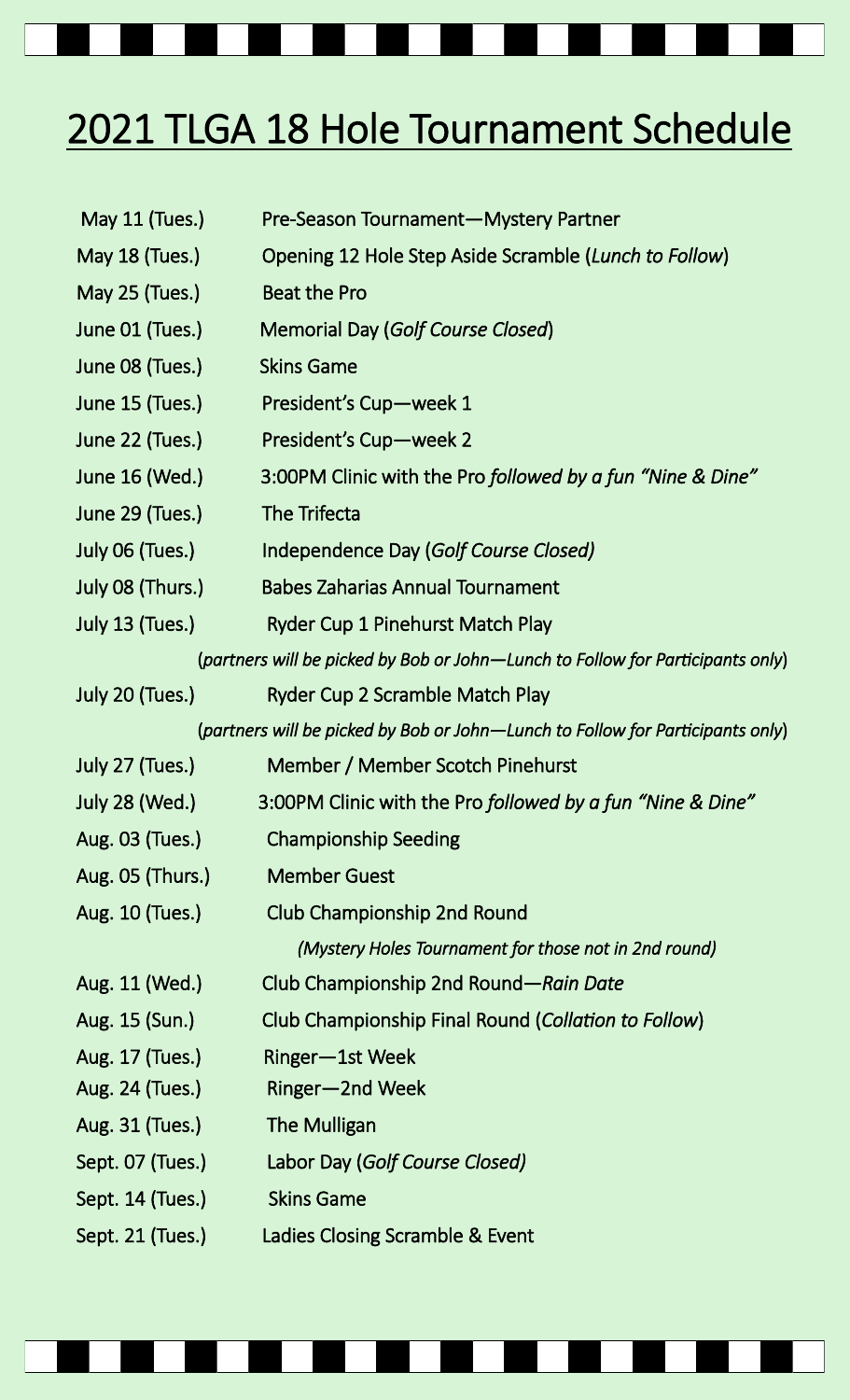## 2021 TLGA 9 Hole Tournament Schedule May 11 (Tues.) Pre-Season Tournament May 18 (Tues.) Opening 12 Hole Step Aside Scramble (*Lunch to Follow*) May 25 (Tues.) Step Aside Scramble June 01 (Tues.) Memorial Day (*Golf Course Closed*) June 08 (Tues.) Team Throw Out June 15 (Tues.) Scramble June 22 (Tues.) Odds & Even June 16 (Wed.) 3:00PM Clinic with the Pro *followed by a fun "Nine & Dine"* June 29 (Tues.) Scramble July 06 (Tues.) Independence Day (*Golf Course Closed)*  July 08 (Thurs.) Babes Zaharias Annual Tournament July 13 (Tues.) Ryder Cup 1 Pinehurst Match Play (*partners will be picked by Bob or John—Lunch to Follow for Participants only*) July 20 (Tues.) Ryder Cup 2 Scramble Match Play (*partners will be picked by Bob or John—Lunch to Follow for Participants only*) July 27 (Tues.) One Best Ball of Each Team

 July 28 (Wed.) 3:00PM Clinic with the Pro *followed by a fun "Nine & Dine"* Aug. 03 (Tues.) Step Aside Scramble Aug. 05 (Thurs.) Member Guest Aug. 10 (Tues.) Pinehurst - 2 Person Aug. 15 (Sun.) Club Championship Final Round (*Collation to Follow*) Aug. 17 (Tues.) Team Throw Out Aug. 24 (Tues.) Scramble Aug. 31 (Tues.) Putting Contest Sept. 07 (Tues.) Labor Day (*Golf Course Closed)* Sept. 14 (Tues.) Scramble Sept. 21 (Tues.) Ladies Closing Scramble & Event